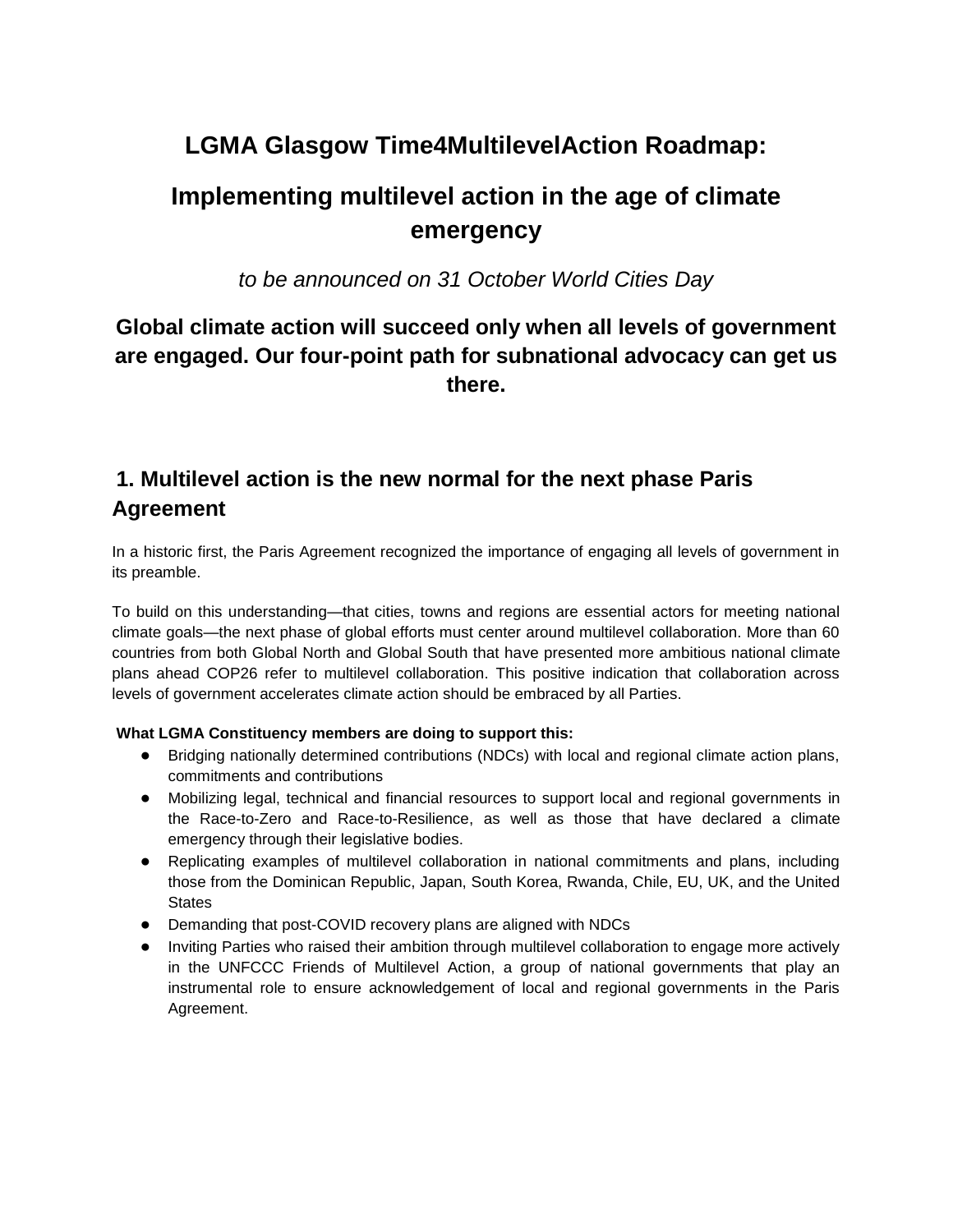## **2. Localize national, global and private climate finance to seize the urban opportunity for bold action in cities & regions**

We live in a continuously urbanizing world. Yet, climate finance has not realized the full opportunity presented by urban expansion : less than 10% of available global climate finance is focused on local investments as of today. Sustainable urbanization needs to be top of the agenda for climate action and finance, especially for the Global South, the most rapidly urbanizing part of the world, through investment to lower emissions while safeguarding our cities and regions from climate-related disasters.

#### **What LGMA Constituency members are doing to support this:**

- Calling for the Article 6 negotiators to recognize sustainable, integrated, urban and territorial development as one of the *non-market mechanisms* and incorporate urban and regional emissions-trading as well as enhance engagement of local and regional governments in the *market mechanisms* of the Paris Agreement
- Supporting all levels of government to divest from fossil fuels to reduce financial risk
- Supporting the transformative policies and instruments to unlock subnational climate finance promoted in the Human Settlements and Climate Finance Pathways endorsed by the Marrakech Partnership for Global Climate Action: financial intermediation through Subnational Development Banks, National programs on financial engineering to support cities and regions' climate transition and project preparation and financing, subnational-specific vehicles for blended finance allowing to unlock private investment based on public incentives.
- Enabling national climate finance and development finance to be provided directly to local and regional governments and the communities they support. National COVID-19 recovery finance needs to include local-level support.
- Directing private finance to effectively, directly, and rapidly contribute to the redesign of urban spaces that are accessible, resilient, inclusive and safe
- Harnessing the procurement power of local and regional governments for rapid, cost-effective, and accessible deployment of climate-friendly and sustainable products, tools, equipment, and technologies in support of climate commitments.

### **3. Just climate action for all**

A new era of climate action views cities and regions holistically to address not only reducing emissions, but also social justice, gender, food, nature and health. Integrated approaches provide ample opportunities for multilevel collaboration and can accelerate Sustainable Development Goal progress by leveraging the 2030 Agenda's core tenets to foster whole-of-government approaches that leave no one behind.The European Green Deal could constitute a blueprint for this broad and just approach to climate action.

#### **What LGMA Constituency members are doing to support this:**

- Stepping up our canvassing for all levels of government to adopt holistic approaches.
- Implementing further research, interpret, and communicate how climate-related issues interrelate, including socially just and nature-based approaches.
- Supporting climate plans at all levels to address food, biodiversity, housing, mobility, sustainable consumption, circular economy, culture, intergenerational equity, skills, informal settlements, climate-induced migration, social justice and health.